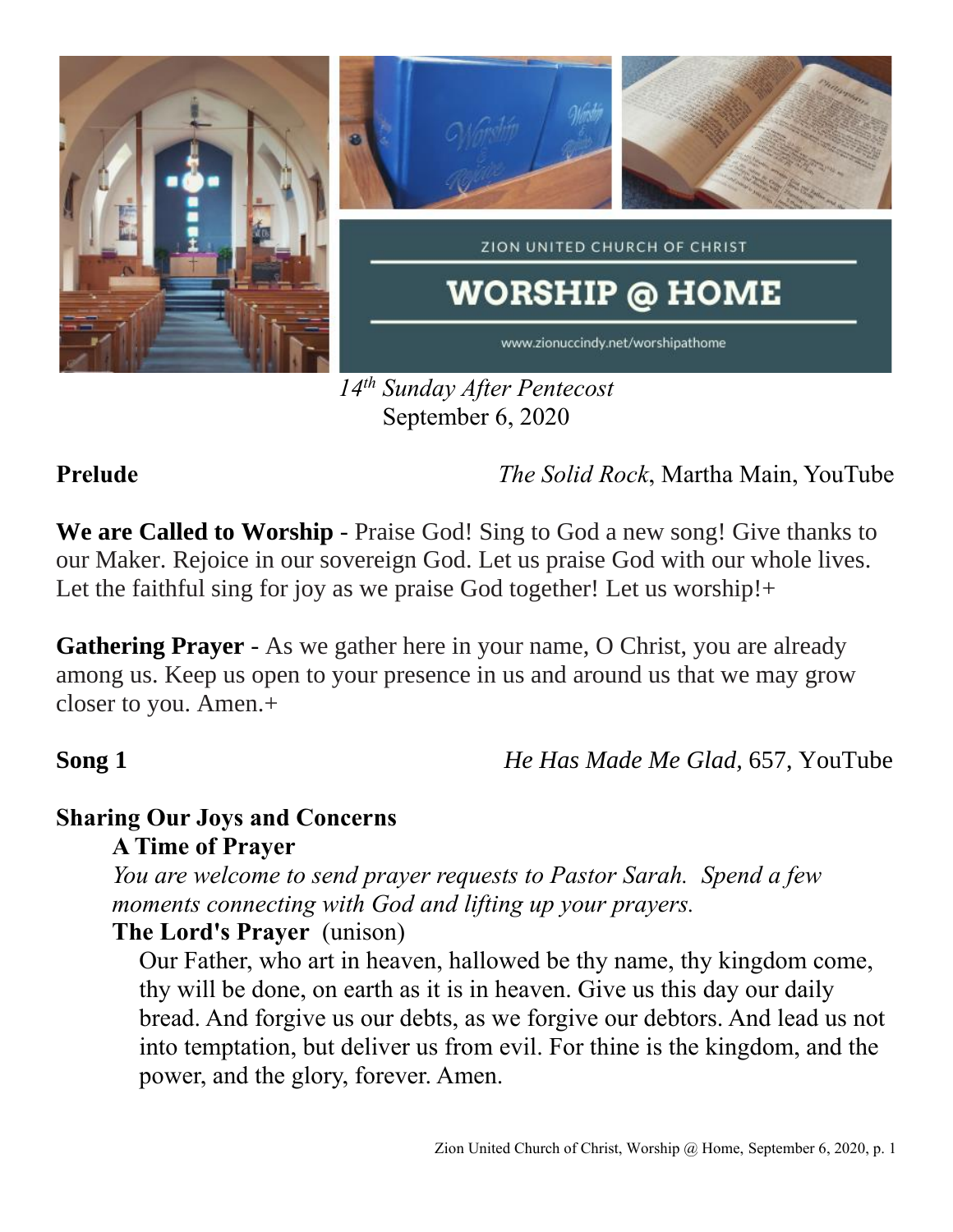### **We Hear God's Word** Exodus 12:1-14

12 The LORD said to Moses and Aaron in the land of Egypt, <sup>2</sup> "This month will be the first month; it will be the first month of the year for you.<sup>3</sup> Tell the whole Israelite community: On the tenth day of this month they must take a lamb for each household, a lamb per house. <sup>4</sup> If a household is too small for a lamb, it should share one with a neighbor nearby. You should divide the lamb in proportion to the number of people who will be eating it.<sup>5</sup> Your lamb should be a flawless year-old male. You may take it from the sheep or from the goats. <sup>6</sup> You should keep close watch over it until the fourteenth day of this month. At twilight on that day, the whole assembled Israelite community should slaughter their lambs. <sup>7</sup> They should take some of the blood and smear it on the two doorposts and on the beam over the door of the houses in which they are eating. <sup>8</sup> That same night they should eat the meat roasted over the fire. They should eat it along with unleavened bread and bitter herbs. <sup>9</sup> Don't eat any of it raw or boiled in water, but roasted over fire with its head, legs, and internal organs. <sup>10</sup> Don't let any of it remain until morning, and burn any of it left over in the morning.  $11$  This is how you should eat it. You should be dressed, with your sandals on your feet and your walking stick in your hand. You should eat the meal in a hurry. It is the Passover of the LORD.  $^{12}$  I'll pass through the land of Egypt that night, and I'll strike down every oldest child in the land of Egypt, both humans and animals. I'll impose judgments on all the gods of Egypt. I am the LORD. <sup>13</sup> The blood will be your sign on the houses where you live. Whenever I see the blood, I'll pass over you. No plague will destroy you when I strike the land of Egypt.

<sup>14</sup> "This day will be a day of remembering for you. You will observe it as a festival to the LORD. You will observe it in every generation as a regulation for all time.

**Meditation** *Ready to Go*

# **We Respond to God's Word with Our Giving Offertory**

You're invited to take out your checkbook in these moments. As you write out your offering, be prayerful with each letter and number. In times such as these, when money becomes tight and our economy is under strain, God invites us to be generous and give what we can. These are gifts we freely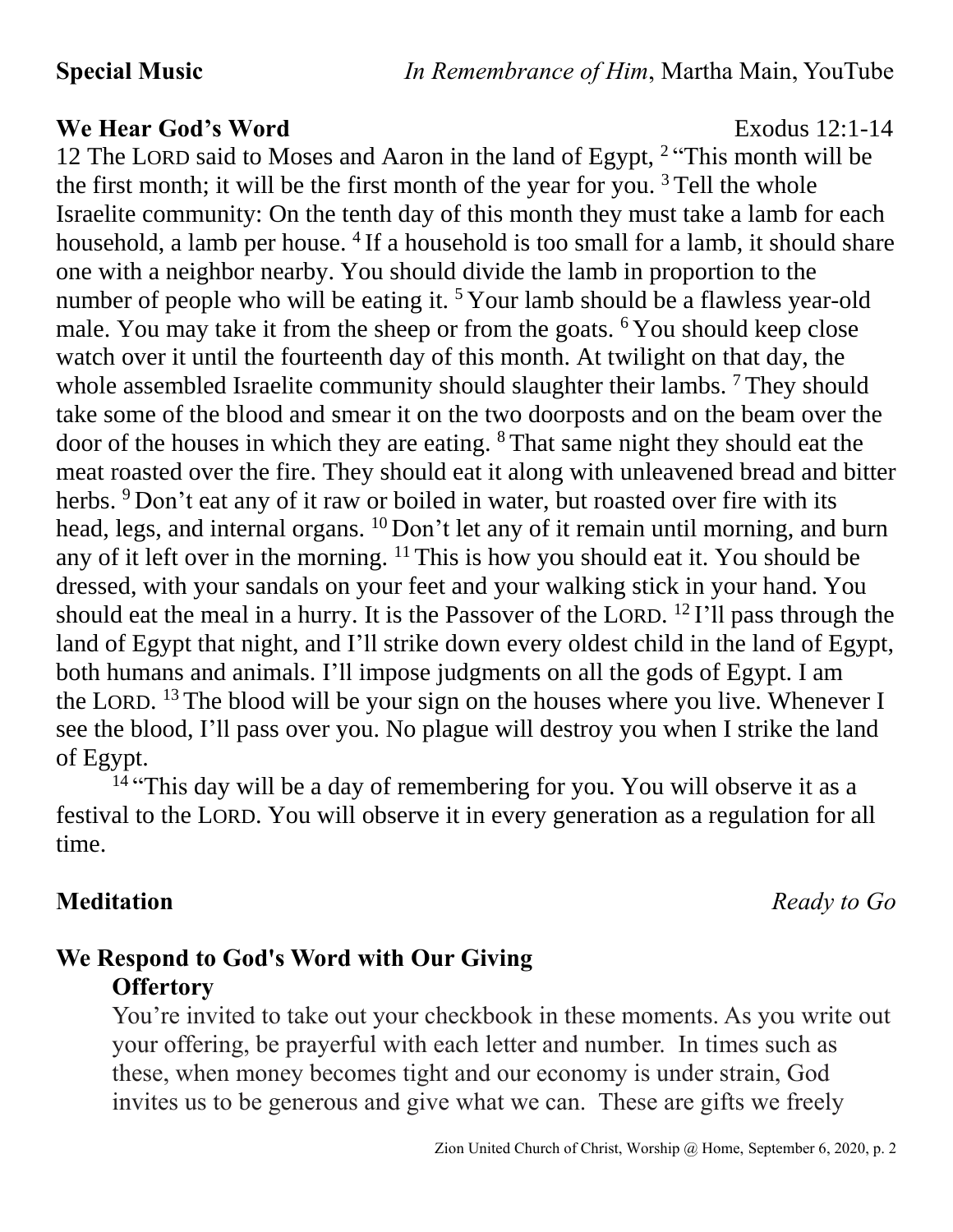give, as we are able and as we are called.

We ask that you please mail in your offerings to our office. Zion United Church of Christ 8916 E. Troy Ave. Indianapolis, IN 46239

You can now submit your offerings on our website through a secure PayPal donation button. Please know that PayPal receives a 2.2% processing fee and a \$0.30 transaction charge. You are able to set up reoccurring, monthly payments. Check it out on our website at www.zionuccindy.net/donate.

**\*The Doxology** (Please sing the version that is most meaningful to you)

| Version 1                                   | <i>Version 2</i>                       |
|---------------------------------------------|----------------------------------------|
| Praise God from whom all blessings          | Praise God from whom all blessings     |
| flow;                                       | flow;                                  |
| <i>Praise him all creatures here below;</i> | Praise God all creatures here below;   |
| Praise him above, ye heavenly host:         | Praise God for all that love has done; |
| Praise Father, Son, and Holy Ghost.         | Creator, Christ, and Spirit One.       |
| Amen.                                       | Amen.                                  |

**\*We Give Thanks** – We dedicate to you, generous God, our lives. Receive these offerings as a sign of our gratitude and commitment. Amen.

### **We Gather at the Table**

**Song 2** *One Bread, One Body*, 689, YouTube



**Set Your Place at the Table**—Communion was first celebrated in the homes of those in the early church. Friends and family would gather together to pray, singing songs, and break bread. We carry on that tradition today. Whatever you have on hand to celebrate communion will work just fine, because this ancient ritual is not about what we use for this meal or where we partake of it. Instead, it is about the act of remembrance. So gather around the table, prepare your place, and remember that Christ is in our midst.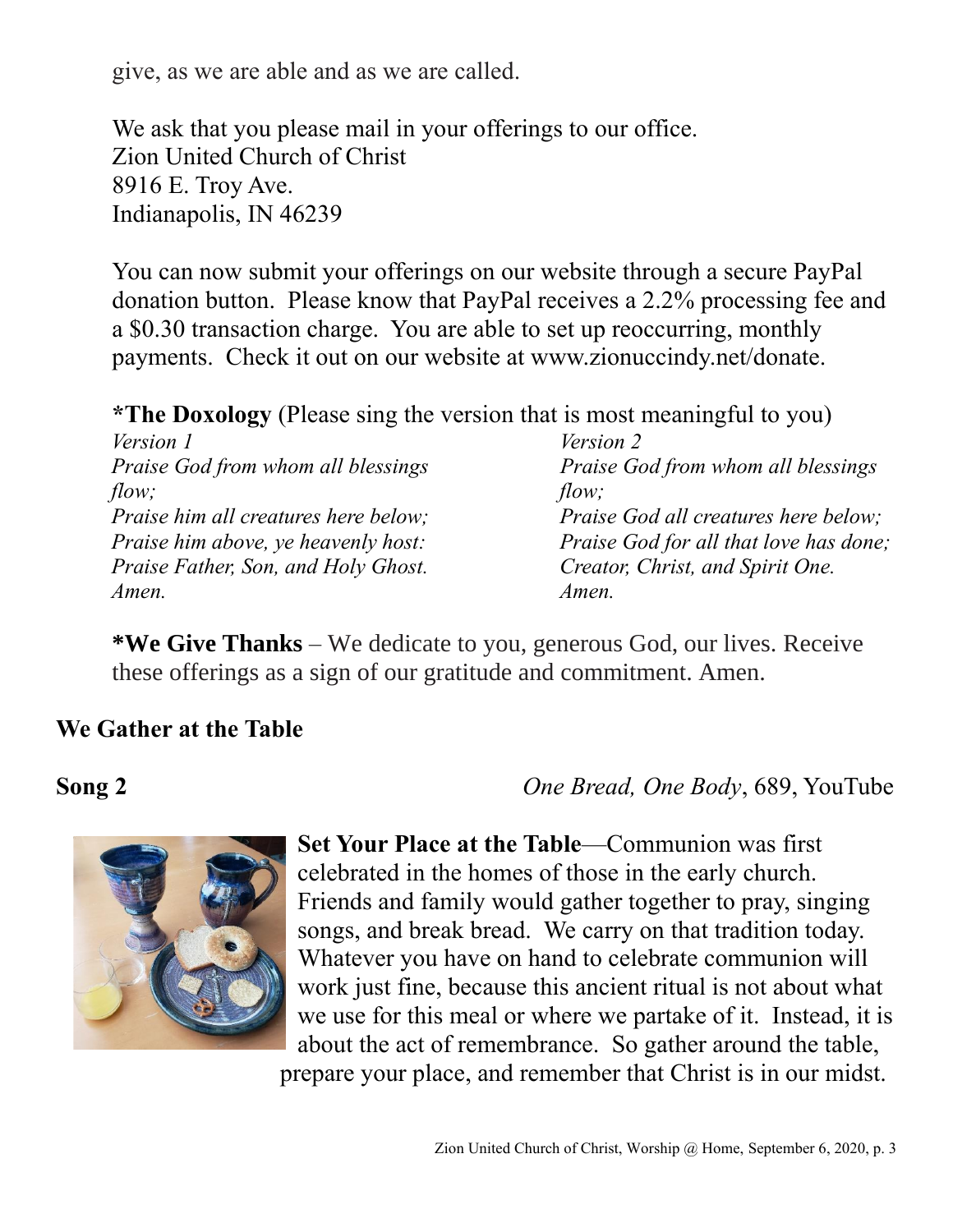**Our Invitation—** Jesus sets the table where we dine today. Jesus' welcome extends to all of humanity. People of all ages, of all genders, of all cultures and cultures, of all economic conditions are welcome here. No one can earn a place at this meal. Come of your own choice. You need only desire a deeper relationship with the risen Christ. Bring your hopes and your history. Bring your deliberations and your doubts. Come as your whole self.+

**The Words of Institution**—On the night when Jesus was to be betrayed, he gathered with his friends in that upper room to celebrate the Passover meal, a meal of remembrance of the liberation of God's people from slavery in Egypt, a journey that would lead them deep into the wilderness. After the meal was over, Jesus took the bread that was left, broke it, blessed it, and said, "Take and eat, this is my body broken for you." In the same way, he took the cup, the fruit of the vine, and pouring it out he said, "This is the cup of the new covenant, my blood shed for you and the forgiveness of sins. As often as you eat this bread and drink this cup, remember me." Today, we remember Christ's body broken for us and blood shed for us as bread is transformed into mercy and wine into compassion. As we prepare to receive this holy meal, let us ready our hearts by confessing our sins to God. Let us pray. +

**Our Confession**— Gracious God, too often we take you for granted. When you call us to leave the situations that constrain us, we are too complacent to hear your voice, and too timid to leave what is familiar. Make us ready to go where you lead us. Amen.+

**Assurance of Grace—**God grace is abundant, God's love is never-ending. As children of God, receive forgiveness and blessing.+

**Blessing Our Meal**— Pour out your Holy Spirit on us, that we might know your blessing and receive your grace. Pour out your Holy Spirit on these gifts of the table. May they nourish us as bread that never ends and as living water that always satisfies. By your Spirit, make us one with Christ, one with each other, and one in ministry to the world, until Christ comes again in final victory, and we feast at the heavenly banquet. Through Jesus Christ and the Holy Spirit, all honor and glory is yours, almighty God, now and forevermore. Amen.~

We Share the Bread and the Cup  $-$  As you eat the bread, remember, "This is the